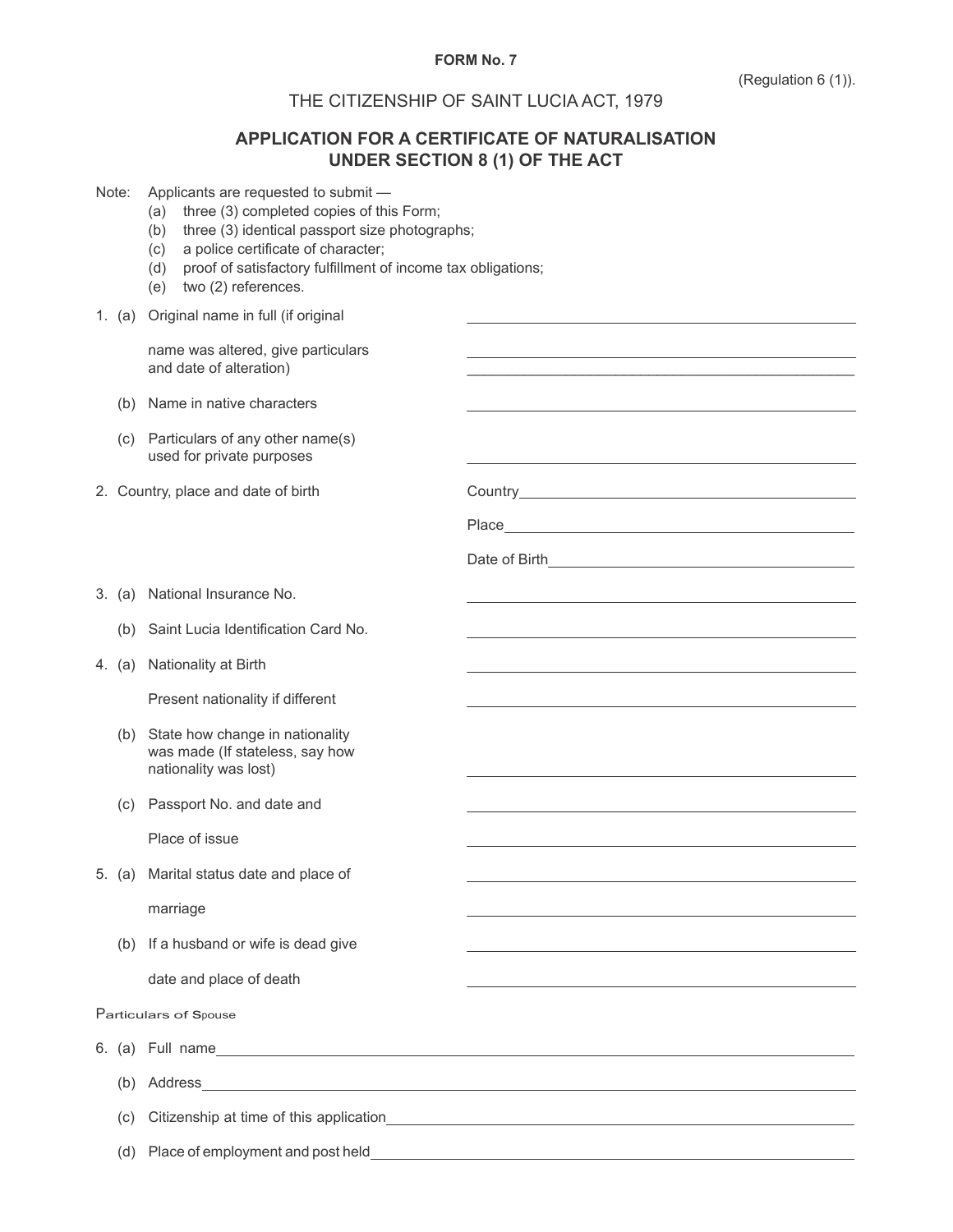| Name | Date of Birth | Place of Birth | Place of Residence |
|------|---------------|----------------|--------------------|
|      |               |                |                    |
|      |               |                |                    |
|      |               |                |                    |
|      |               |                |                    |
|      |               |                |                    |
|      |               |                |                    |
|      |               |                |                    |
|      |               |                |                    |

Particulars of Parents

- 8. (a) Father's full name
	- (b) Nationality (If dead state nationality at the time of death)
	- (c) Present address (If living)

9. (a) Mother's full name before marriage

(b) Nationality (if dead state nationality at the time of applicant's death)

10. School/Universities attended by applicant

| Institutions | Date |    | Certificate/<br>Diploma/Degrees |  |
|--------------|------|----|---------------------------------|--|
|              | From | To |                                 |  |
|              |      |    |                                 |  |
|              |      |    |                                 |  |
|              |      |    |                                 |  |
|              |      |    |                                 |  |
|              |      |    |                                 |  |
|              |      |    |                                 |  |
|              |      |    |                                 |  |
|              |      |    |                                 |  |
|              |      |    |                                 |  |

other courses Pursued

11. Profession or occupation — Trade and special skills or other special qualifications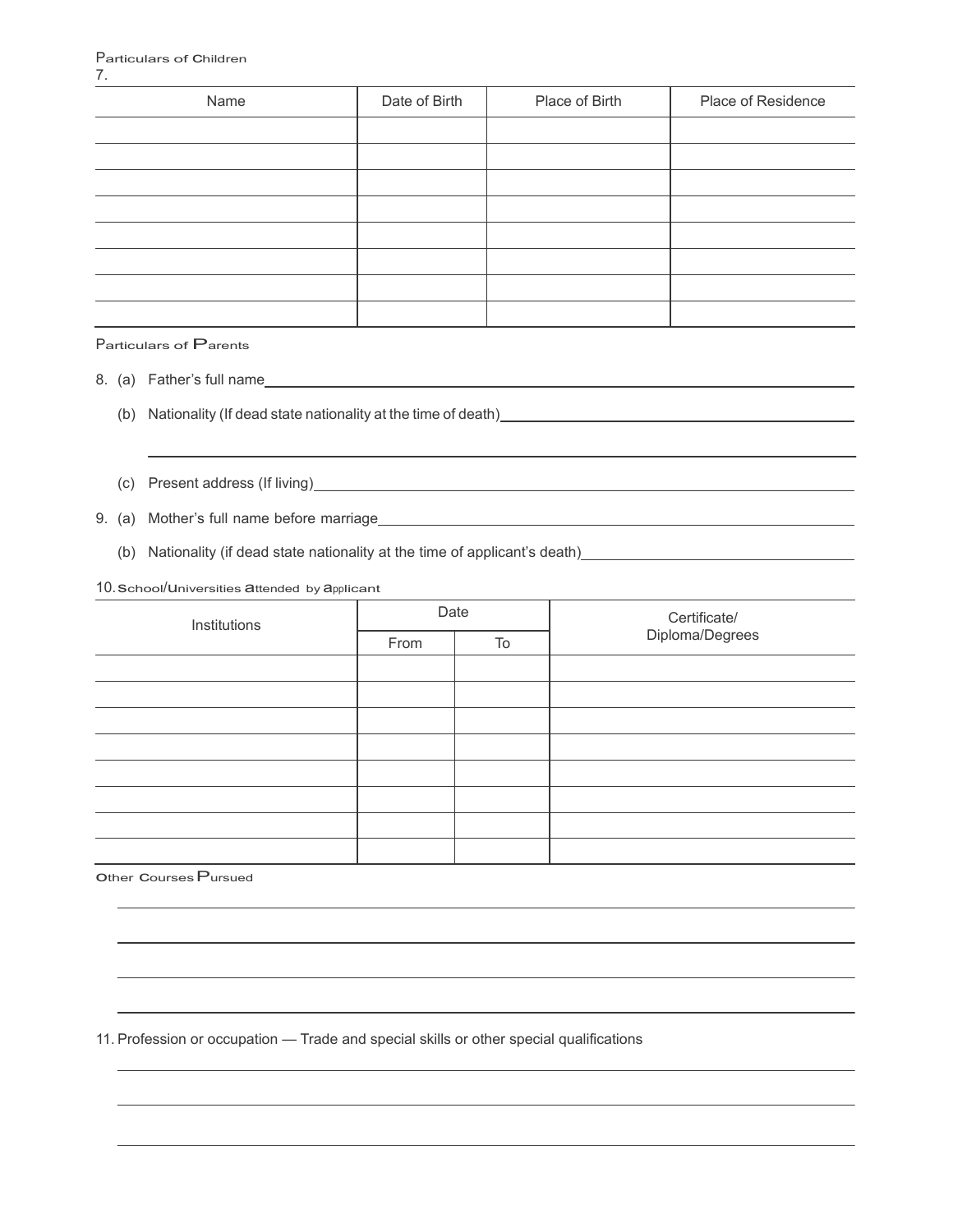|                                                            |                    |  | Particulars of employment during the last eight (8) years in Saint Lucia <b>Exercise 2018</b>                                                                                             |
|------------------------------------------------------------|--------------------|--|-------------------------------------------------------------------------------------------------------------------------------------------------------------------------------------------|
|                                                            |                    |  |                                                                                                                                                                                           |
|                                                            |                    |  |                                                                                                                                                                                           |
|                                                            |                    |  |                                                                                                                                                                                           |
|                                                            |                    |  |                                                                                                                                                                                           |
|                                                            |                    |  |                                                                                                                                                                                           |
|                                                            |                    |  |                                                                                                                                                                                           |
|                                                            |                    |  | 16. Do you have any interest on lands in Saint Lucia for agricultural purposes? If so, state particulars                                                                                  |
|                                                            |                    |  |                                                                                                                                                                                           |
|                                                            |                    |  | ,我们也不能在这里的时候,我们也不能在这里的时候,我们也不能会在这里的时候,我们也不能会在这里的时候,我们也不能会在这里的时候,我们也不能会在这里的时候,我们也不                                                                                                         |
|                                                            |                    |  | 18. (a) Is your period of stay here subject to any time condition under the Immigration Ordinance Chapter 76?<br>Yes No If YES, give particulars. If NO, furnish proof of resident status |
|                                                            |                    |  |                                                                                                                                                                                           |
| (b) Where have you lived in Saint Lucia, and for how long? |                    |  |                                                                                                                                                                                           |
| Institutions                                               | Date<br>To<br>From |  | Place of Birth                                                                                                                                                                            |
|                                                            |                    |  |                                                                                                                                                                                           |
|                                                            |                    |  |                                                                                                                                                                                           |
|                                                            |                    |  |                                                                                                                                                                                           |
|                                                            |                    |  |                                                                                                                                                                                           |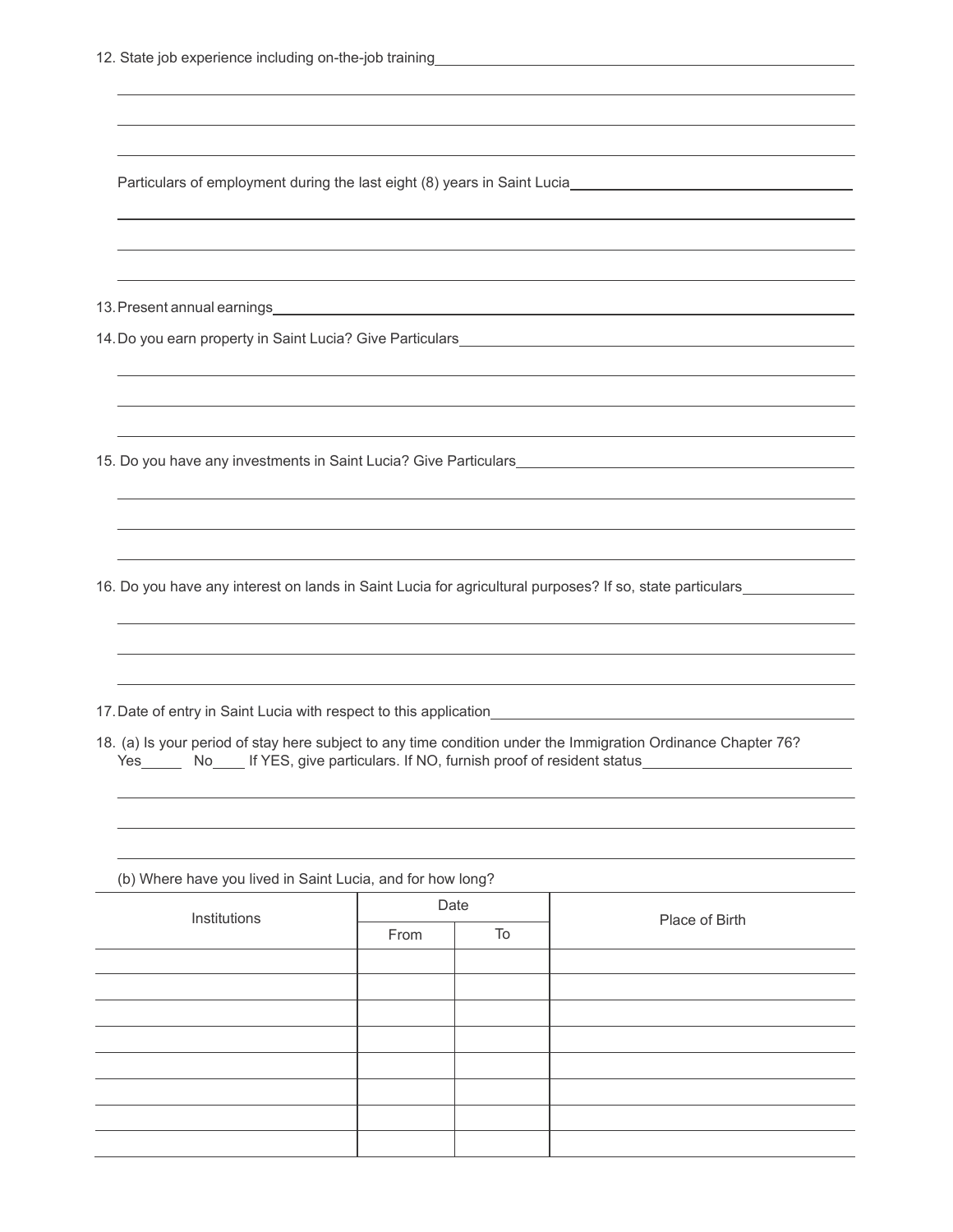| Name of Country | Date |    |  |
|-----------------|------|----|--|
|                 | From | To |  |
|                 |      |    |  |
|                 |      |    |  |
|                 |      |    |  |
|                 |      |    |  |
|                 |      |    |  |
|                 |      |    |  |

19. Have you ever been deported or required to leave any country? (If yes, name country and give details)

20. Details or criminal/civil proceedings taken against you whether in Saint Lucia or any other country which resulted in a conviction. (If the answer is none, write "NONE")

| Nature of<br>proceedings/Change | Date | Place | Results/Sentence |
|---------------------------------|------|-------|------------------|
|                                 |      |       |                  |
|                                 |      |       |                  |
|                                 |      |       |                  |
|                                 |      |       |                  |
|                                 |      |       |                  |
|                                 |      |       |                  |
|                                 |      |       |                  |
|                                 |      |       |                  |

21. Do you belong on any clubs, political parties, trade union organisations, friendly societies, co-operatives, civil or charitable organisations, etc.? If so, give particulars.

22. Approximate date of any previous application

23. Reason for desiring citizenship of Saint Lucia

Any other information which the applicant considers to be of assistance may be given